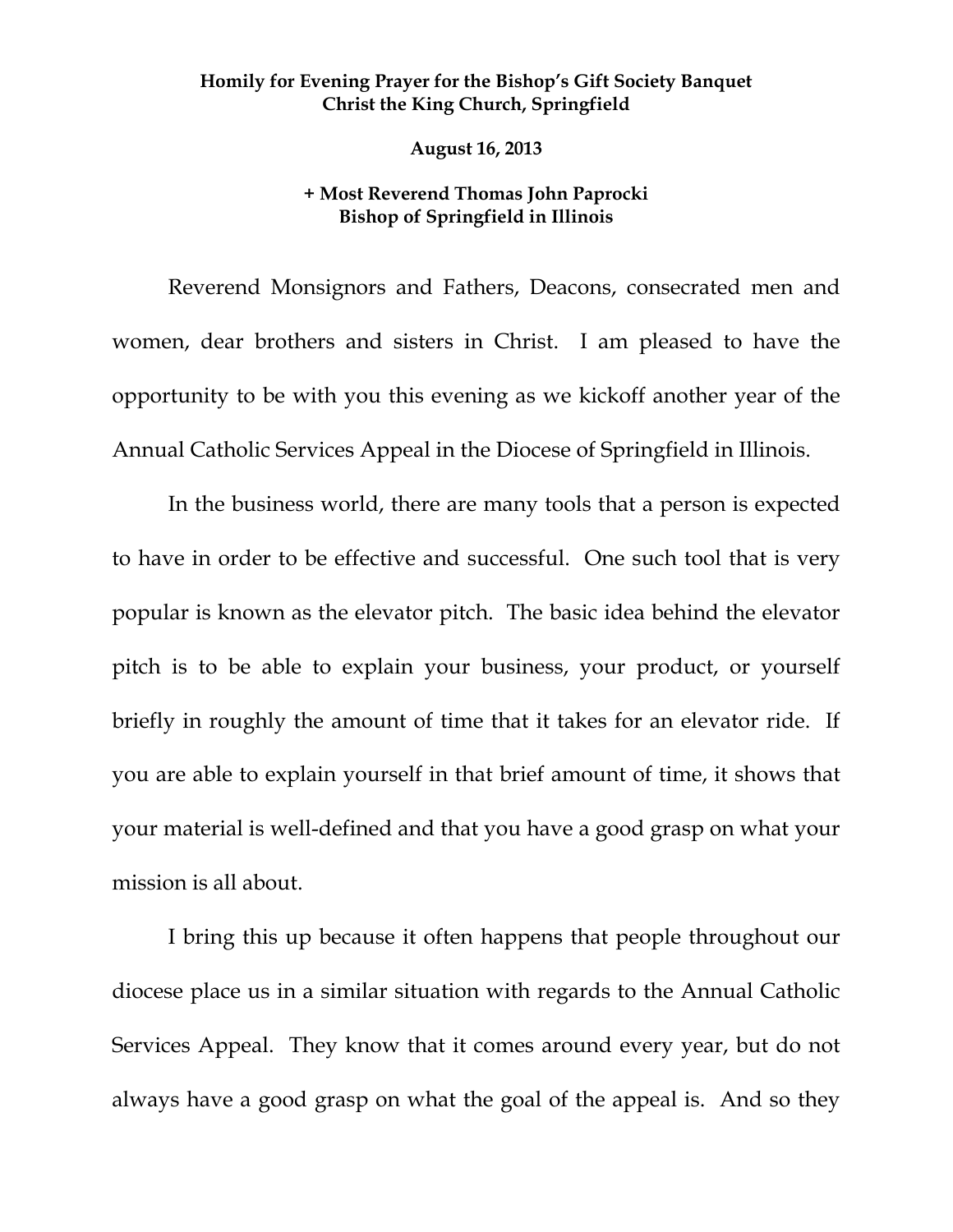ask the question: "Tell me about the work that ACSA does." In our modern sound-bite world, they are looking for a brief, yet well-defined answer to that question.

The theme chosen for this year's appeal helps us to answer that question in a well-defined way. The theme is three action words: "Profess, Celebrate, Witness." These three words are three goals set by Pope-Emeritus Benedict in his Apostolic Letter proclaiming the *Year of Faith* which we continue to celebrate. These actions provide the summary of what it means to live our faith. In the letter, the Holy Father writes: "To rediscover the content of the faith that is professed, celebrated, lived and prayed, and to reflect on the act of faith, is a task that every believer must make his own, especially in the course of this Year."1 One might ask the question, though: "What does this have to do with ACSA?" The response is that it has everything to do with ACSA! The Annual Catholic Services Appeal provides services which work to assist the faithful of our diocese in living out these very goals of our faith. Let us briefly consider each of these three goals and see how the services funded by the appeal support those goals.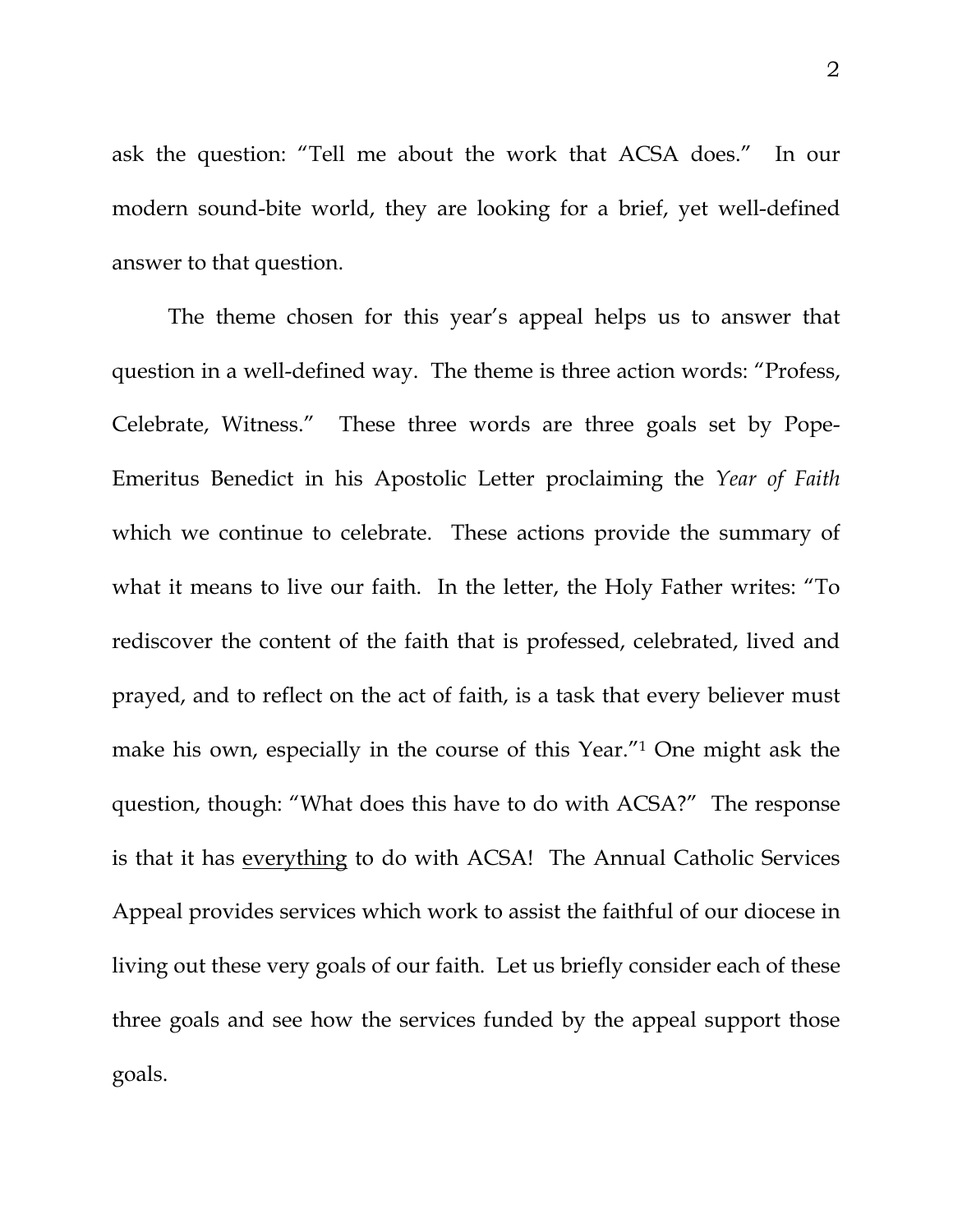The first goal is 'profess,' pointing to the profession of our faith. The profession of faith is a summary of what we believe as Catholics. This profession is not merely meant to be about rote memorization and then being able to say the words of the Creed from memory. We should seek to constantly grow in our understanding of the content of our faith. By growing in this understanding, we see more clearly how our faith helps to inform our view of the world and how we are to be guided along the path of truth on our pilgrimage of faith toward our home in Heaven. Many services funded by the Annual Catholic Services Appeal help to meet this need. Various areas in our Department of Catechetical Services assist the faithful at every stage in this pilgrimage of faith, from our students in our Catholic schools and religious education programs, campus ministry, adult faith formation, and ministry formation, to name a few. These services assist all of us in this first goal of being able to 'profess' our faith.

The second goal is to 'celebrate' our faith, focusing primarily in the liturgy, especially the celebration of the Eucharist. The Church speaks of the Eucharist as the "the summit towards which the activity of the Church is directed; ... and also the source from which all its power flows."2 The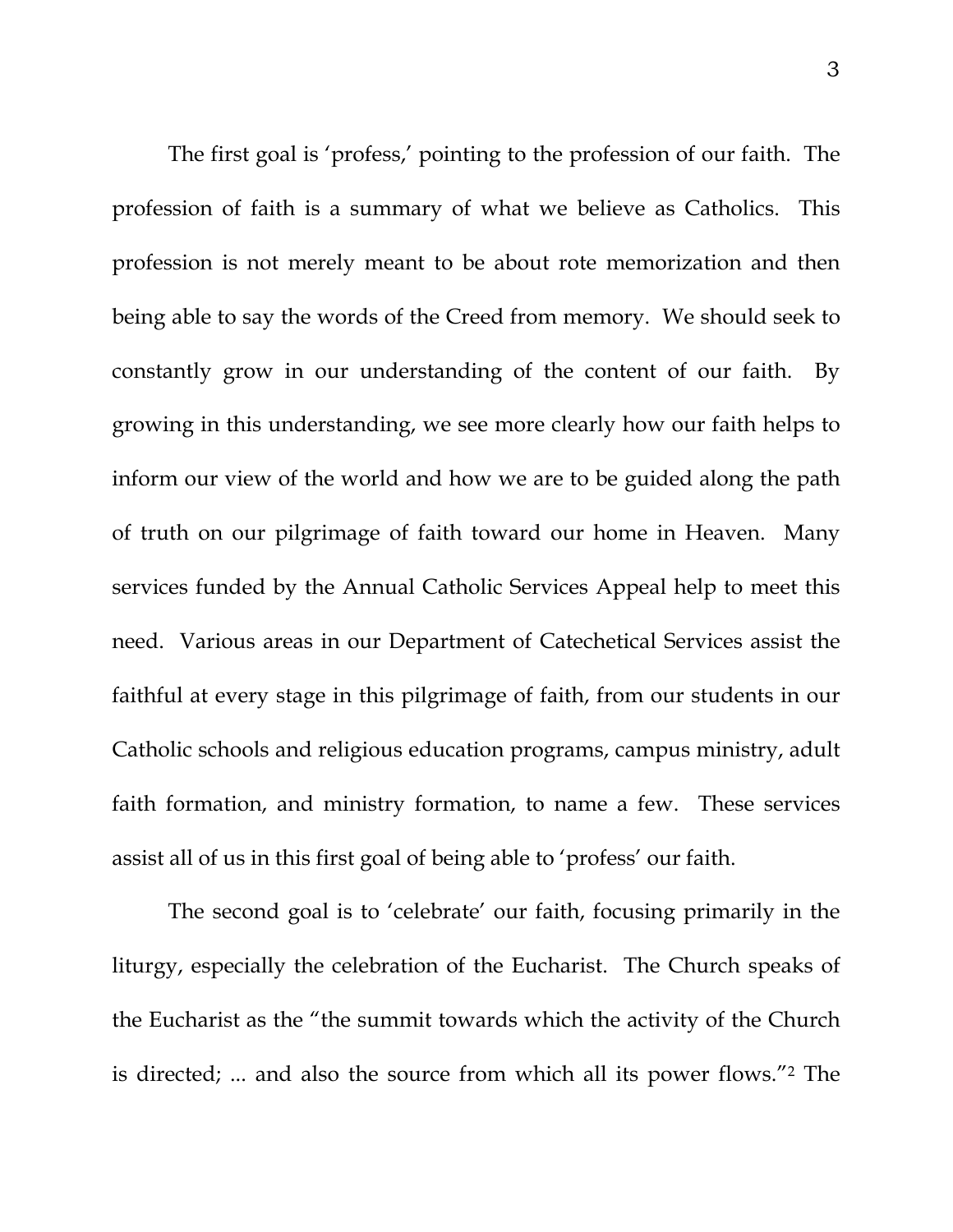celebration of our faith in the liturgy, then, is an essential element to our identity as Catholics. This element of celebration builds upon the previous action of profession, for through our deeper understanding of our faith we come to better appreciate the saving mysteries celebrated in the liturgy. In a particular way, our Office for Worship and the Catechumenate helps to enhance our experience of the celebration of the liturgy. The Office for Vocations and the Office for the Diaconate also play a role in preparing ministers to lead us in these liturgical celebrations. These services, with others as well, help us is to better 'celebrate' the gift of our faith.

Finally, we are called to 'witness' to our faith. This goal is directed toward the tangible ways in which we put our faith into practice through the witness of our lives. As the Holy Father explained in his letter: "What the world is in particular need of today is the credible witness of people enlightened in mind and heart by the word of the Lord, and capable of opening the hearts and minds of many to the desire for God and for true life, life without end."3 Many services funded by the Annual Catholic Services Appeal aid us in being these witnesses to the faith by helping us in putting the Gospel message into practice in our lives and in our society. A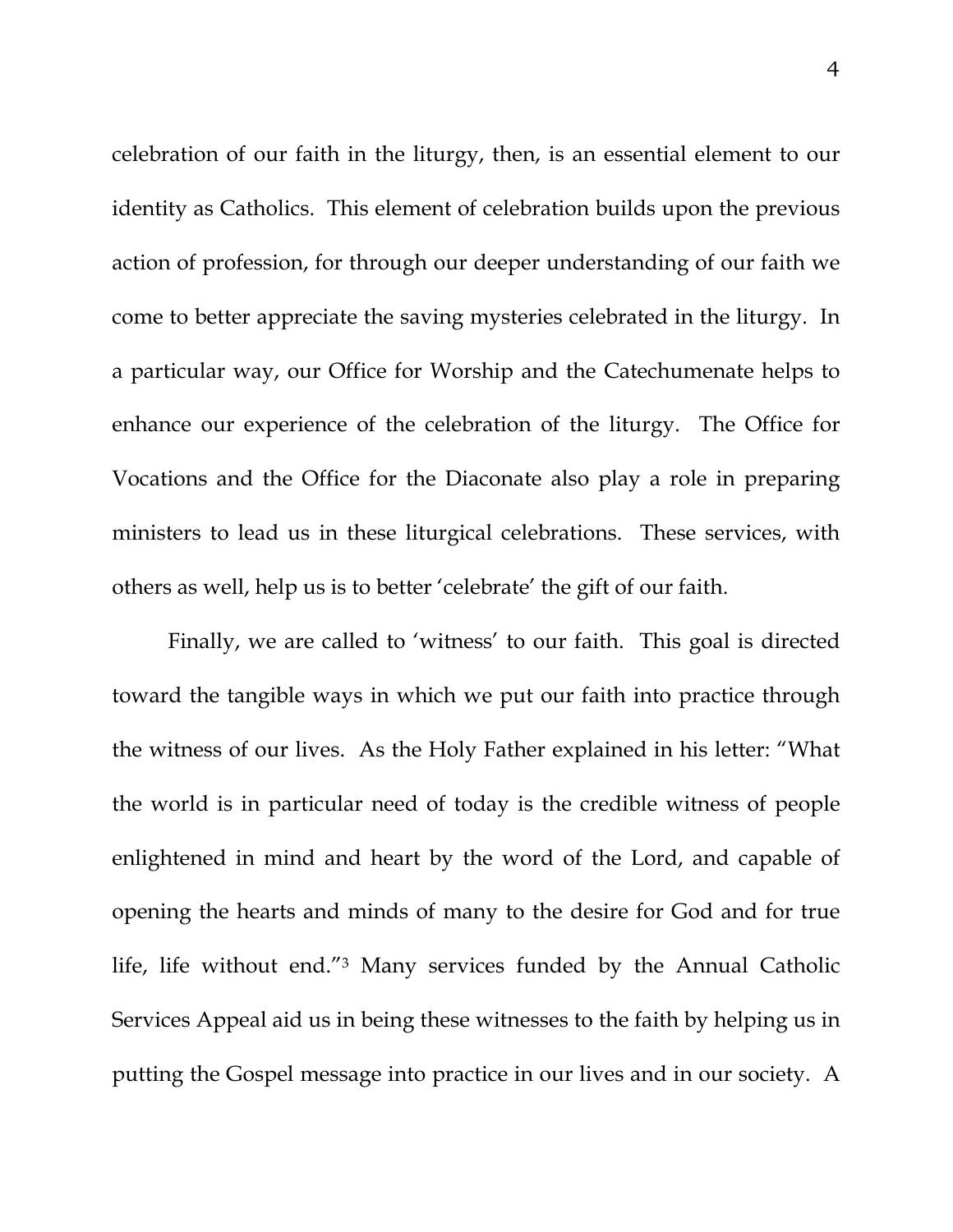few examples include our Office for the Missions, the Office for Social Concerns and Respect for Life, and the Office for Marriage and Family Life. These services assist us in being more authentic witnesses to our faith, benefiting not only ourselves, but especially those we assist though that witness.

There are, of course, several other services funded by the Annual Catholic Services Appeal, all of which help us to fulfill the call that we heard this evening in our Scripture passage from the First Letter of Peter: to let ourselves be built up, like living stones, into a spiritual home, precious in God's eyes (1 Peter 2:4-6). In one way or another, the Annual Catholic Services Appeal supports these three goals of profession, celebration, and witness. By remembering these three words, we can very easily give our elevator pitch when asked about what the Annual Catholic Services Appeal does for our diocese. More importantly, though, it provides a framework for all of us during this *Year of Faith* and beyond to better appreciate and more authentically live this great gift of our Catholic faith.

May God give us this grace. Amen.